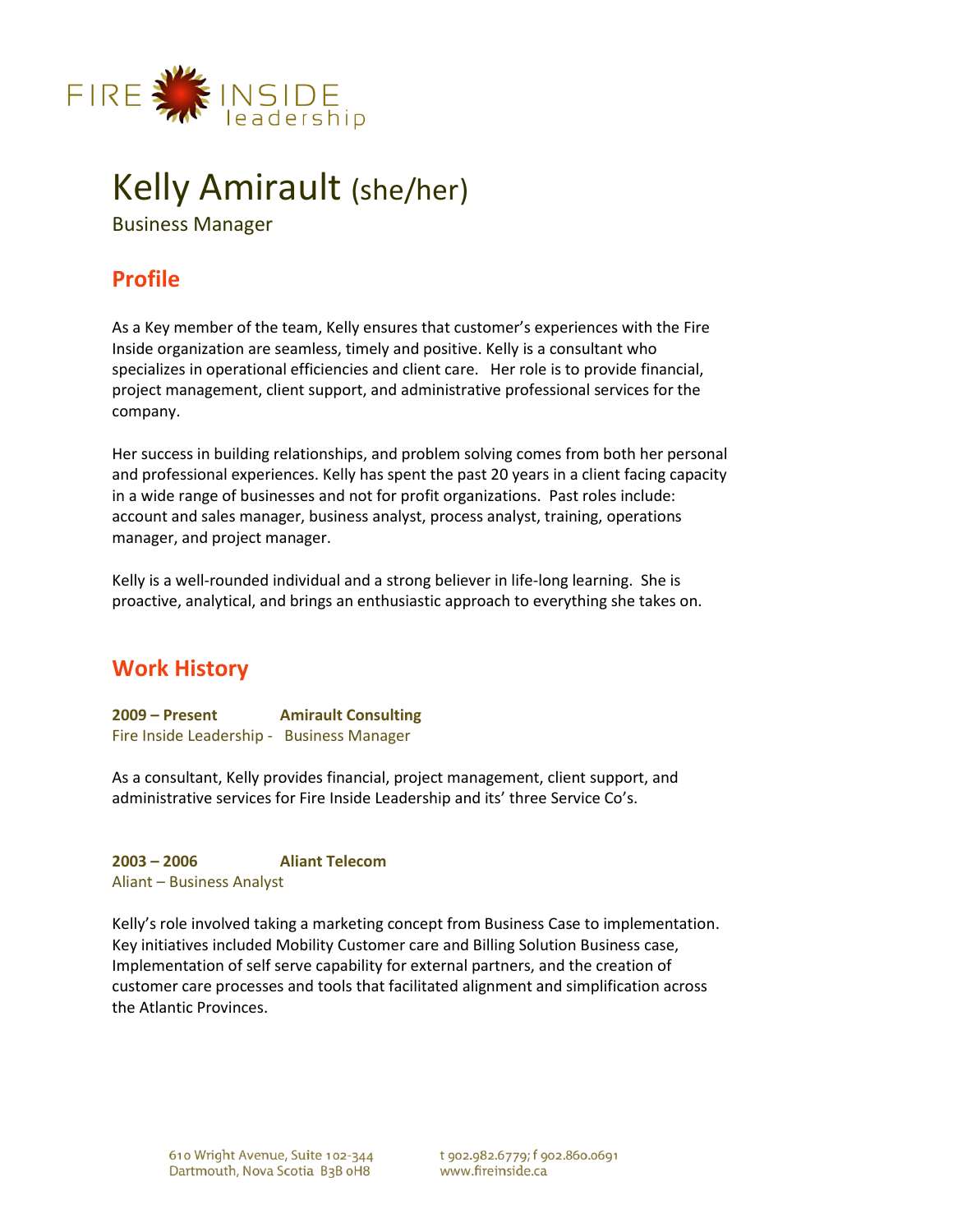

**2002 – 2003 Aliant Mobility**  Business Analyst Kelly played a key role in the  $4 - 1$  alignment (NS, NB, PEI, NL) of the mobility customer care centres. This included leading the discovery and recommendation process for approvals. She also led the implementation of customer care related tools and all mobility/cellular acquisition processes.

### **1998 – 2002 Maritime Tel and Tel Mobility**  Channel Manager

As a Channel Manager, Kelly had responsibility for the tactical execution of MTT marketing, sales, and customer service strategies through active management of dealer locations within the distribution network. Other responsibilities included the implementation of a dealer extranet and reward program.

# **1994 - 1998 Club Monaco**

Manager Sales and Operations

- Kelly had responsibility for a retail store operation This included; recruitment, training, coaching,
- setting sales targets and all day to day operations.

# **Education & Training**

### **2011 Soccer Nova Scotia**

"Active Start" program

## **2010 – 2011 Fire Inside Leadership, Halifax, NS**

Peer Leadership Program

### **2005 Aliant Telecom, Halifax NS**

Project Management essentials

### **2003 Aliant Telecom, Halifax, NS**

Change Management and Leading Through Change

#### **2003 PowerTalk Communications, Halifax NS**  Power Talk